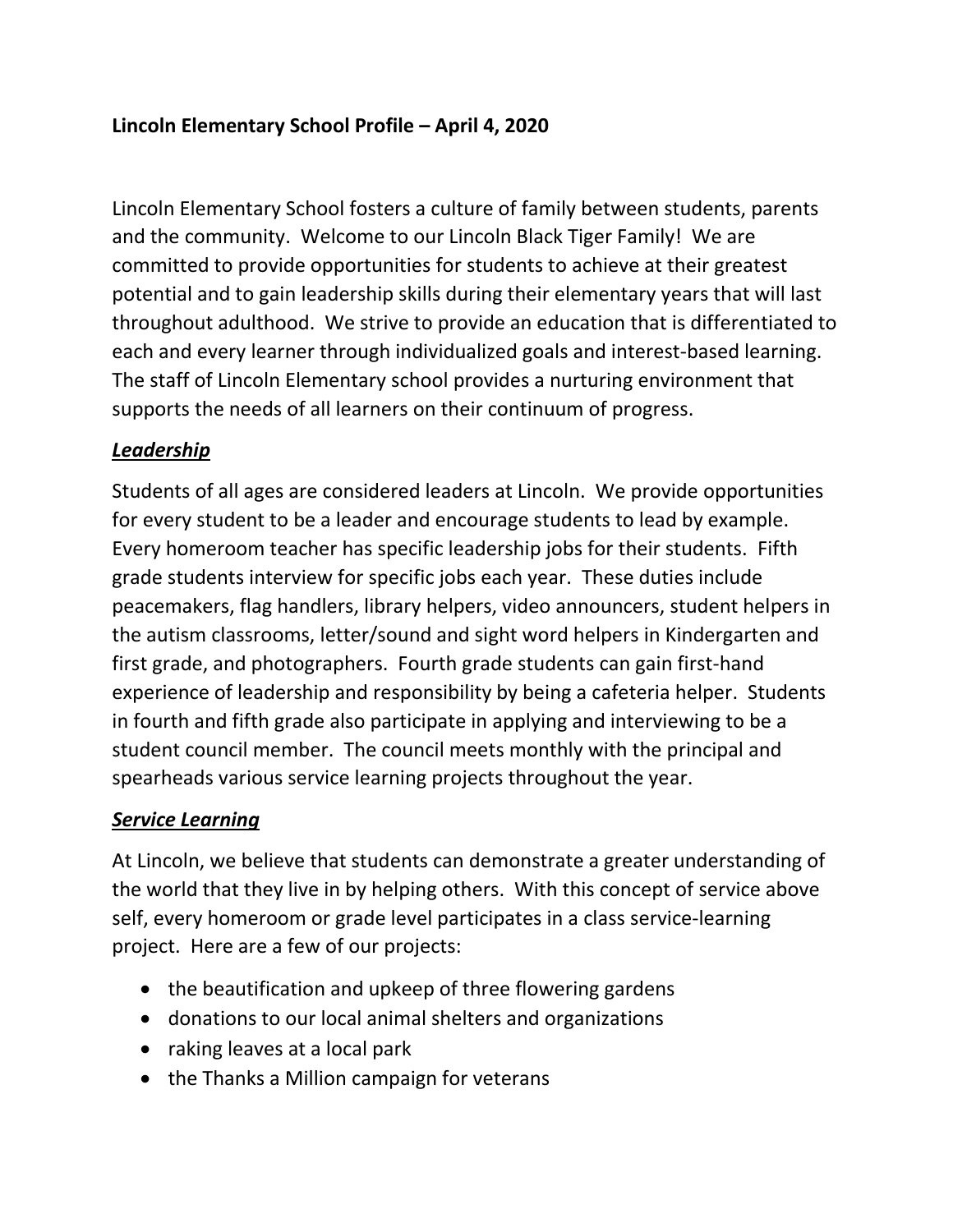- participating in Special Olympics
- a toy and book drive for an area hospital NICU
- donating supplies to create literacy bags for a local women's shelter
- Lincoln Lemonade Day

Lincoln students and staff also participate in various school wide service-learning projects. These projects include:

- raising money for Project Ed Bear, a local children's cancer foundation
- food and supply drive for our local food bank twice per year
- Lincoln share table, food pantry, and weekend Tiger food bags
- Lincoln community closet

We also collaborate with community partners for providing gift cards, food, and clothing for needy Lincoln families during the holidays. Lincoln Elementary is a proud Relay for Life school raising thousands of dollars for the American Cancer Society through our own relay recess and lip sync change wars. Relay recess is a huge community event. The Lincoln Family Team also participates in the Cuyahoga Falls Relay for Life every year.

### *Differentiated Learning*

Teachers strive to provide individualized learning to all students. The staff of Lincoln provides engaging learning experiences to meet each student's needs. This learning is provided through small group instruction, setting and tracking of individualized learning goals, intensive interventions, cluster grouping of gifted students, and enrichment based upon interests and social/emotional needs. All students have intervention and enrichment for both reading and math areas.

Lincoln students also participate in a wide variety of authentic learning experiences or challenges. These design challenges provide meaningful avenues for students to gain skills working as a team and solving real world problems. Students participate in field trips that are fun, educational and provide real world experiences.

The staff of Lincoln Elementary School represents over 715 years of experience working with students. Staff members work together in teams to analyze test data, plan lessons together, and collaborate across subject areas for engaging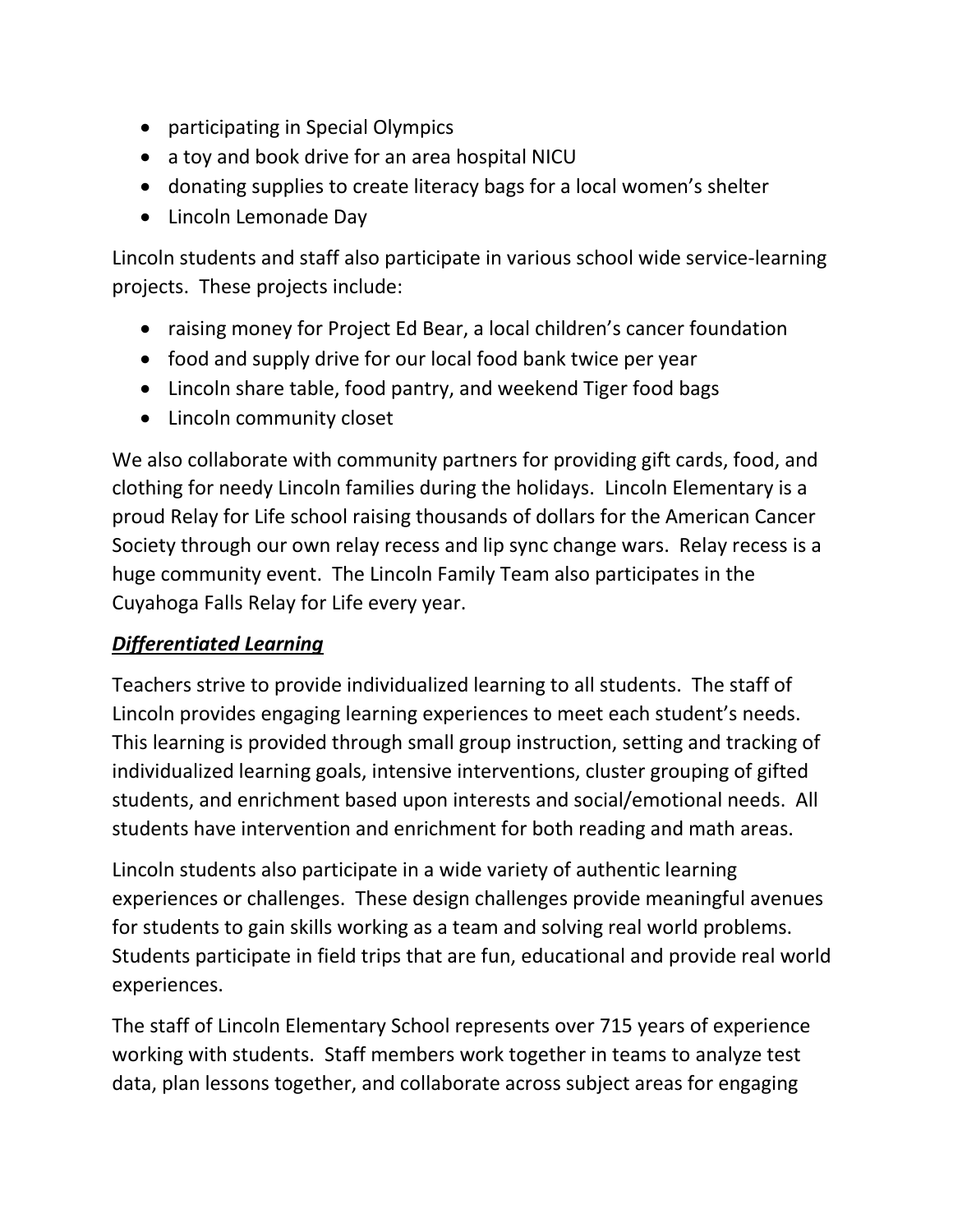lessons and projects. Teachers work in teacher based teams to create interventions based upon student needs and develop lessons based upon student assessments.

Lincoln Elementary School believes that all students are to be included with their typical age peers. We believe in the co-teaching philosophy and provide students with services and interventions in the general education environment as much as possible. Students work with a variety of general education teachers and intervention specialists throughout the day.

Lincoln also supports the needs of students with autism and other identified disabilities through two classrooms dedicated to their social, emotional and academic needs. These two resource rooms have very caring teachers and support staff that are specifically trained in meeting students' needs. We also have a well-equipped sensory room that provides motor movement and light stimulation.

Lincoln Elementary has a diverse and increasing population of English Learners with students speaking many languages. These languages include Nepali, Arabic, Spanish, Kurdish, Uzbek, Pashto, Tagalog, and Urdu. Our two EL teachers provide instruction to students with English language acquisition and cultural learning aspects. We also celebrate these cultures through specific events at our school and a district culture fair.

### *Parent and Community Engagement*

The Lincoln Elementary School engages parents through effective communication and collaboration. Parents participate in conferences, parent informational nights regarding curriculum and assessments, math, science and literacy nights, and through student events such as concerts and special events. All staff members communicate with parents through sharing student progress and social-emotional needs. We have 90% of our parents involved in parent-teacher conferences.

The Lincoln Parent Teacher Association has over 200 members and are an integral part of our Lincoln family. The Lincoln PTA helps supports various school initiatives regarding curriculum and special events. Lincoln PTA provides students and staff with unique events that foster our family environment. These events include a back to school social, breakfasts with our heroes, literacy nights, book